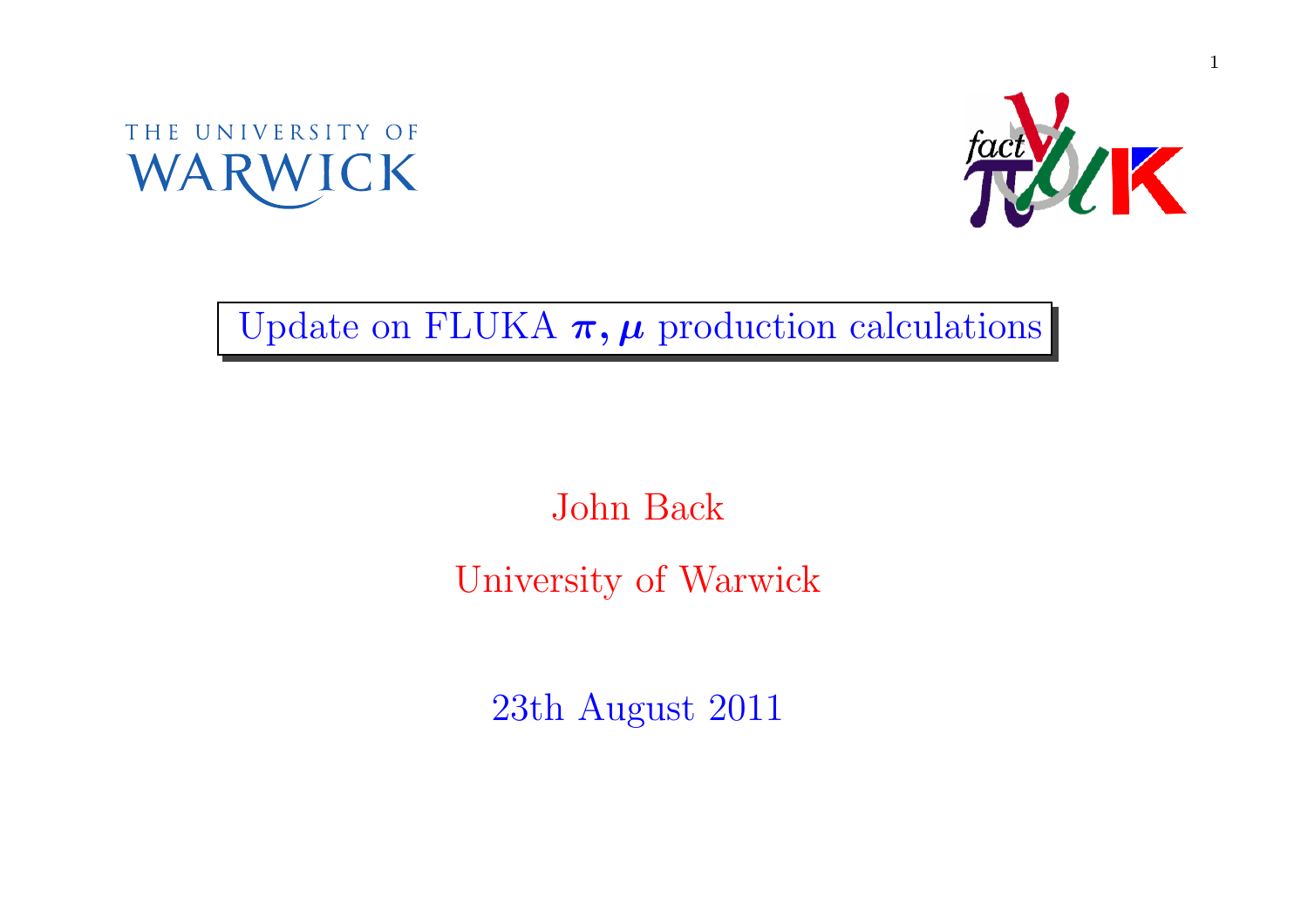## **Introduction**

- Using latest version of FLUKA: 2011.2.4
- Many updates and improvements to <sup>p</sup>hysics routines
- Using PEANUT (cascade pre-equilibrium model) event generator for all energies
- Calculation of accepted  $\pi, \mu$  yield for Study 2a geometry
- Using simple KE cut  $(40 < \text{KE} < 180 \text{ MeV})$  for  $z = 50 \text{ m}$
- New results show much better behaviour near  $5 \,\text{GeV}$ .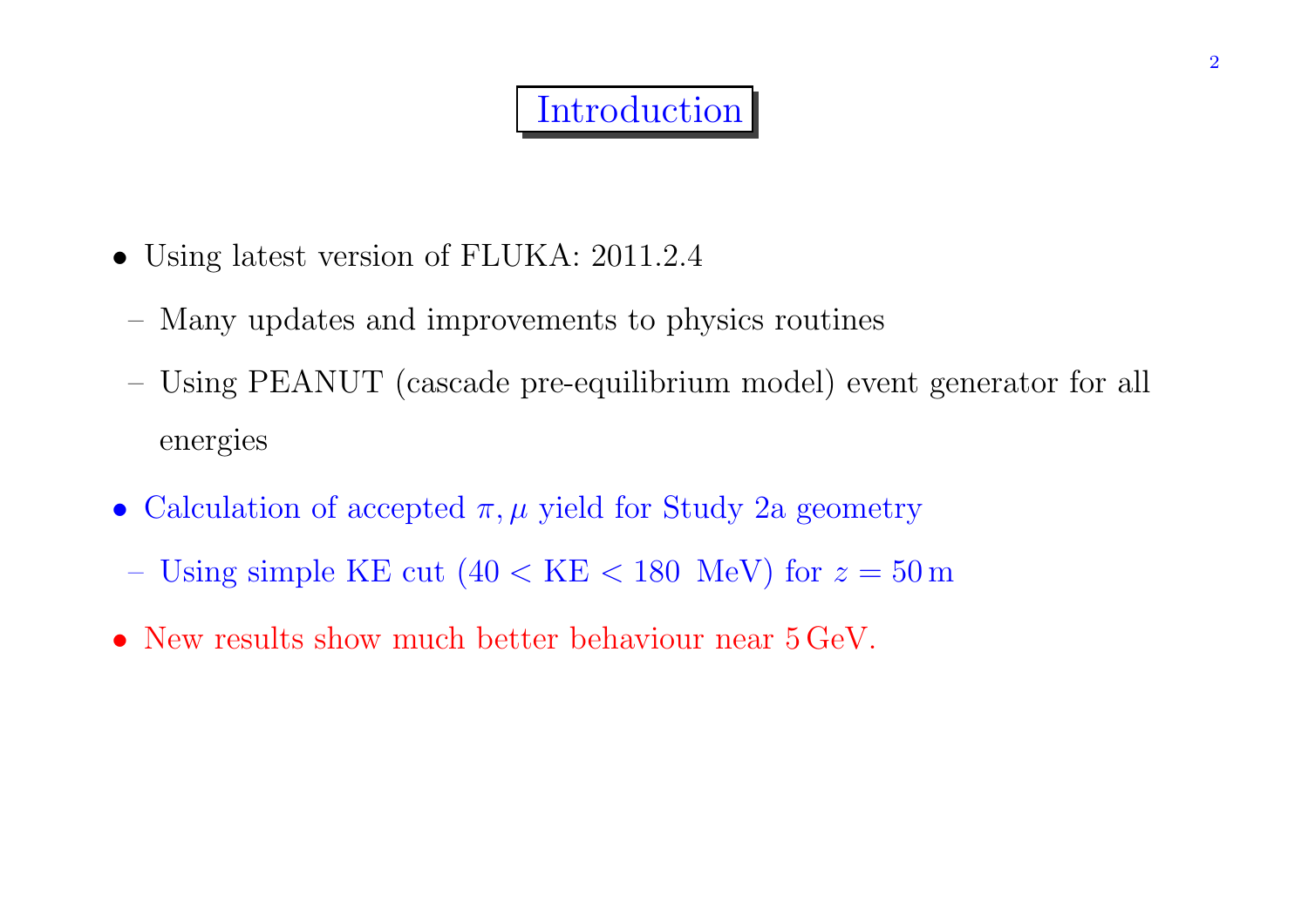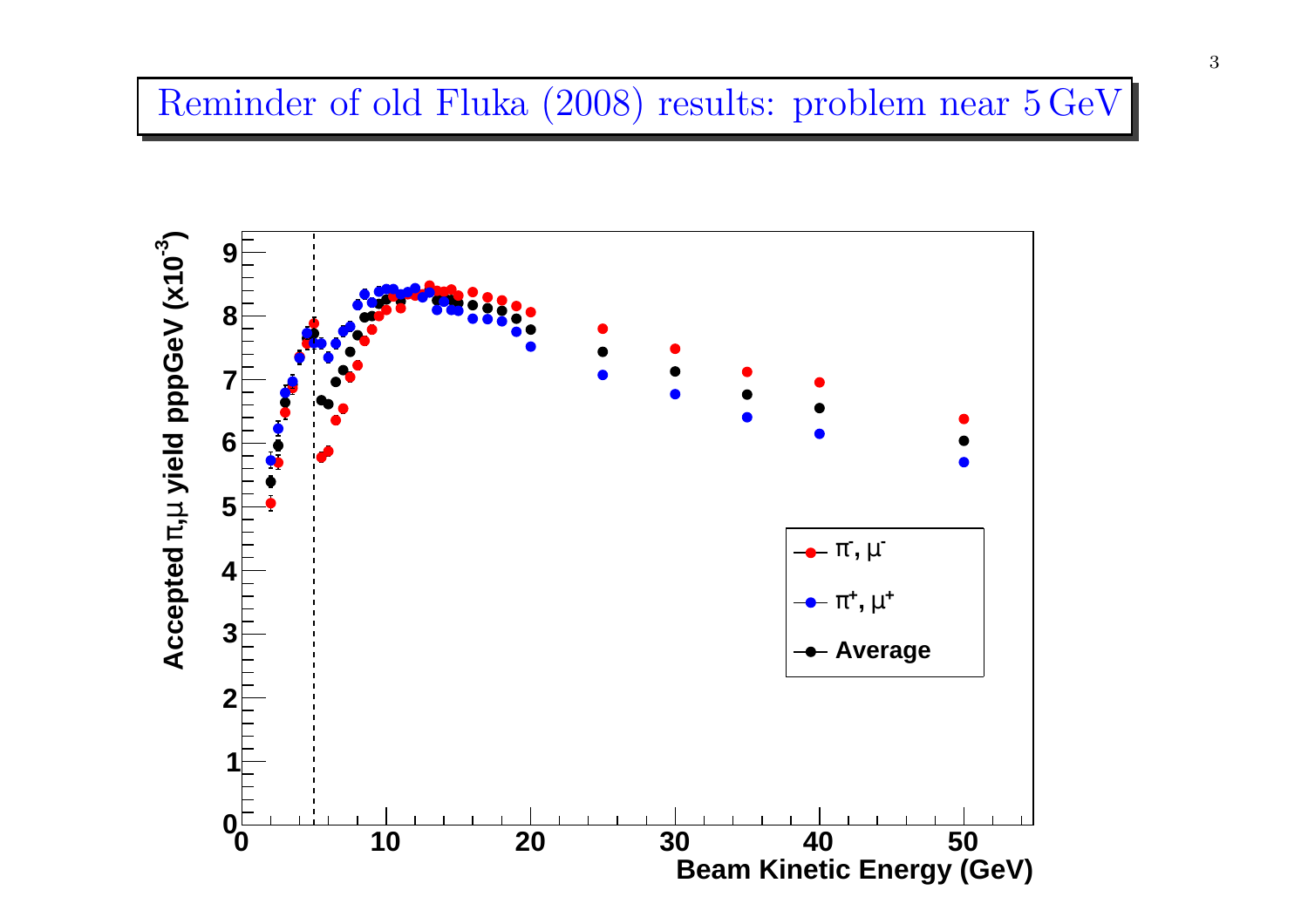

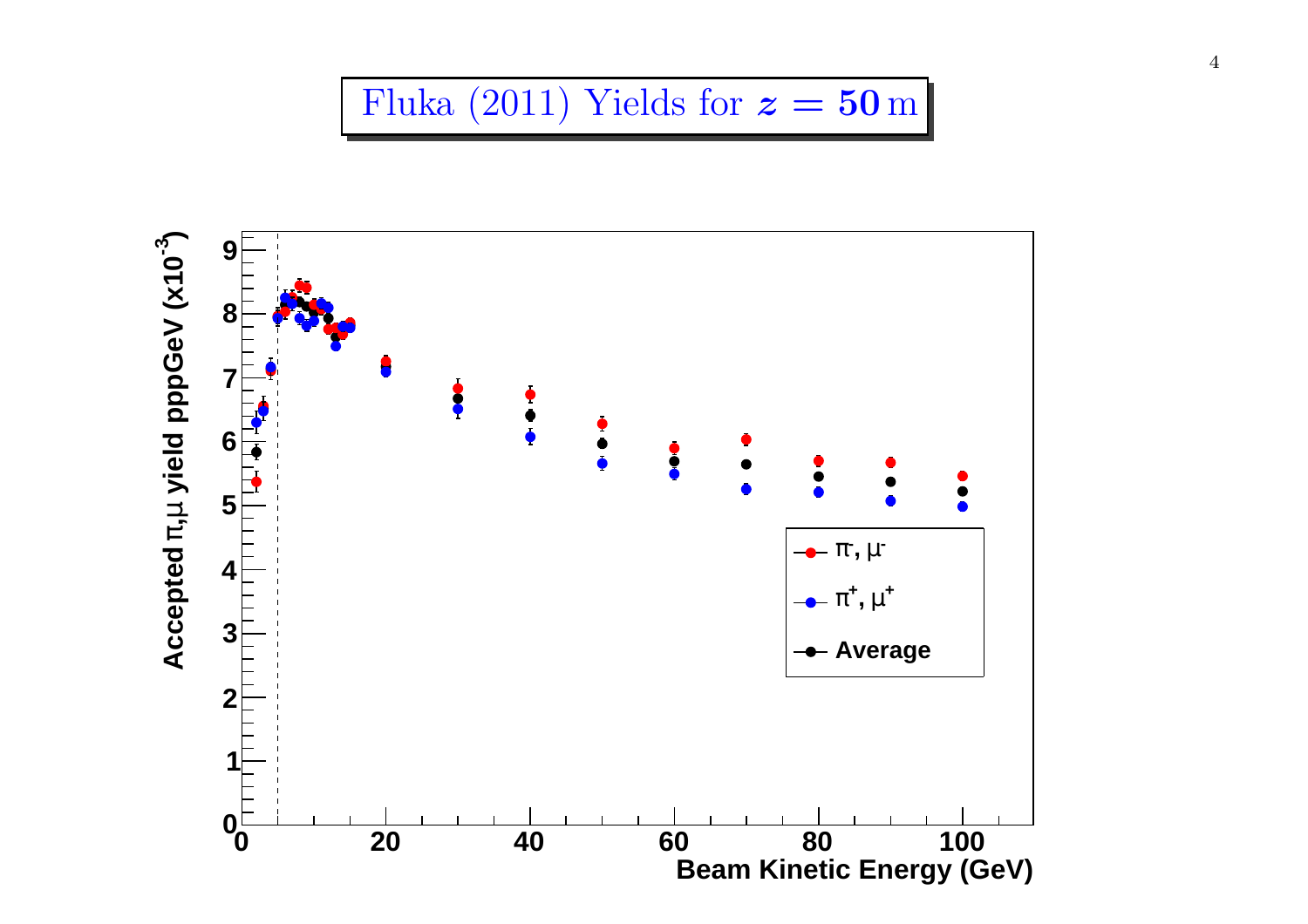